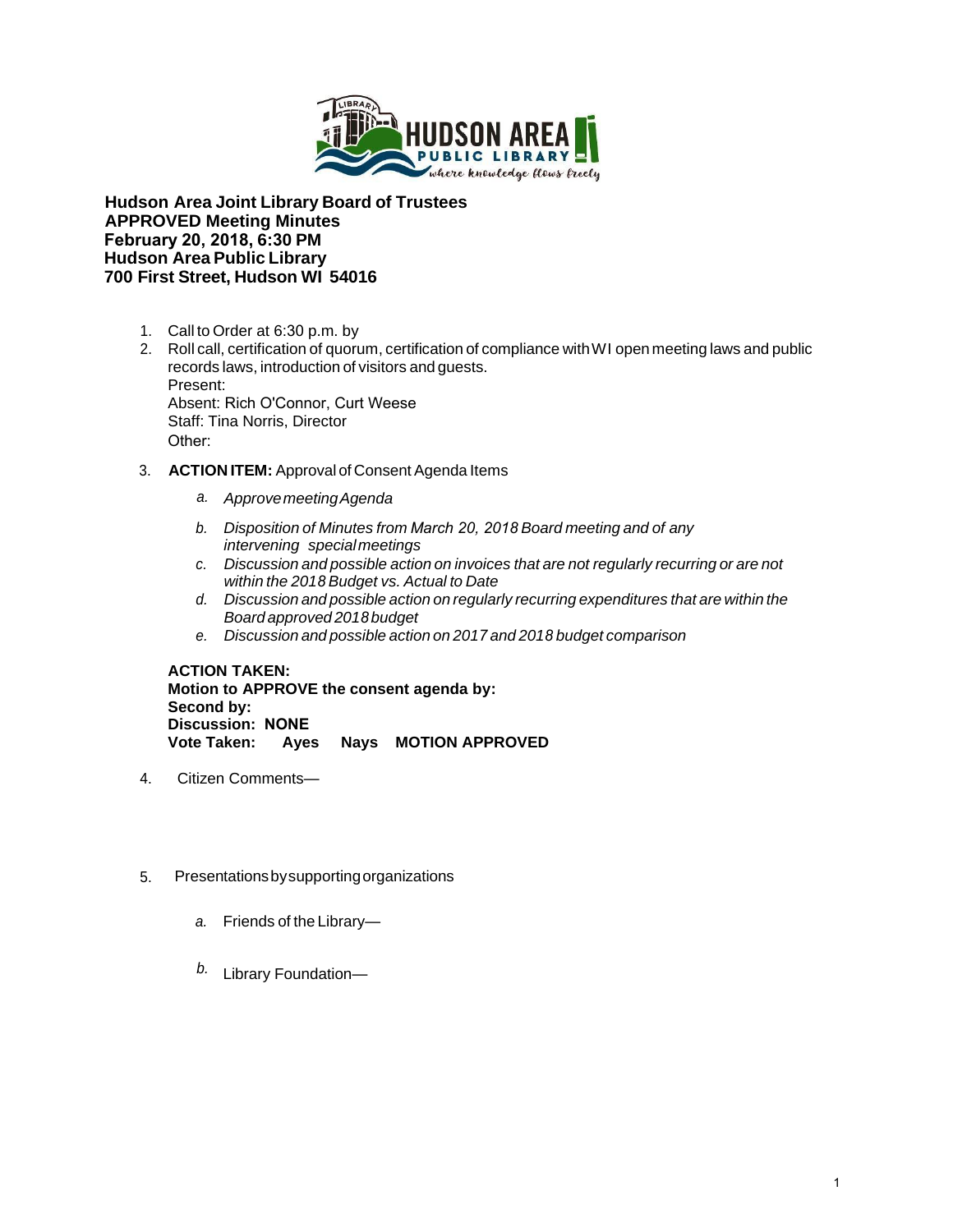- 6. President's comments,reports, and requests for action
	- *a.* Municipalities presentations update, discussion, and possible action. No updates at this time.
- 7. **ACTION ITEM:** *Director's Report, Statistics, and requests for action:* 
	- *a.* Presentation of monthly report and statistics